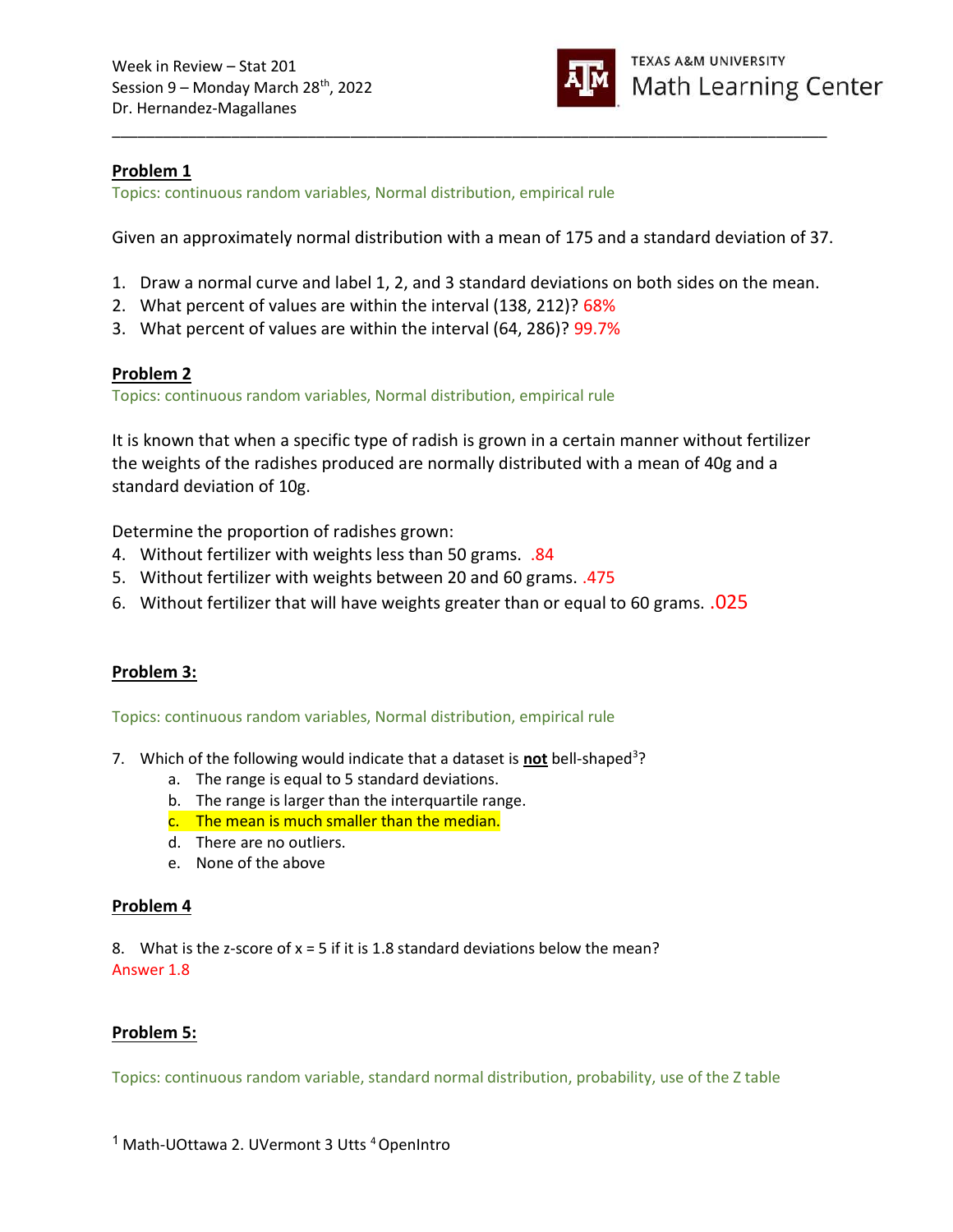

What percent of a standard normal distribution N( $\mu$  =0,  $\sigma$ = 1) is found in each region<sup>4</sup>? Be sure to draw a graph

\_\_\_\_\_\_\_\_\_\_\_\_\_\_\_\_\_\_\_\_\_\_\_\_\_\_\_\_\_\_\_\_\_\_\_\_\_\_\_\_\_\_\_\_\_\_\_\_\_\_\_\_\_\_\_\_\_\_\_\_\_\_\_\_\_\_\_\_\_\_\_\_\_\_\_\_\_\_\_\_\_\_\_\_

9. Z < 1.35 Answer: 91.15% 10. Z > 1.48 Answer: 6.94% 11. 0.4 <Z< 1.5 Answer 27.78% 12. Z <-20.92 or Z>20.97 Answer 2x.1151

Using the standard normal distribution, find the two z-scores that that form the middle shaded region. The shaded region is symmetric about  $z = 0$ . Round your z-scores to two decimal places.



## Problem 6:

Topics: histogram, Normal approximation to data, Normal probability plot, Q-Q plot

13. Can we approximate poker winnings by a normal distribution? We consider the poker winnings of an individual over 50 days. A histogram and normal probability plot of these data are shown in the following figure<sup>4</sup>:



Figure 3.13: A histogram of poker data with the best fitting normal plot and a normal probability plot.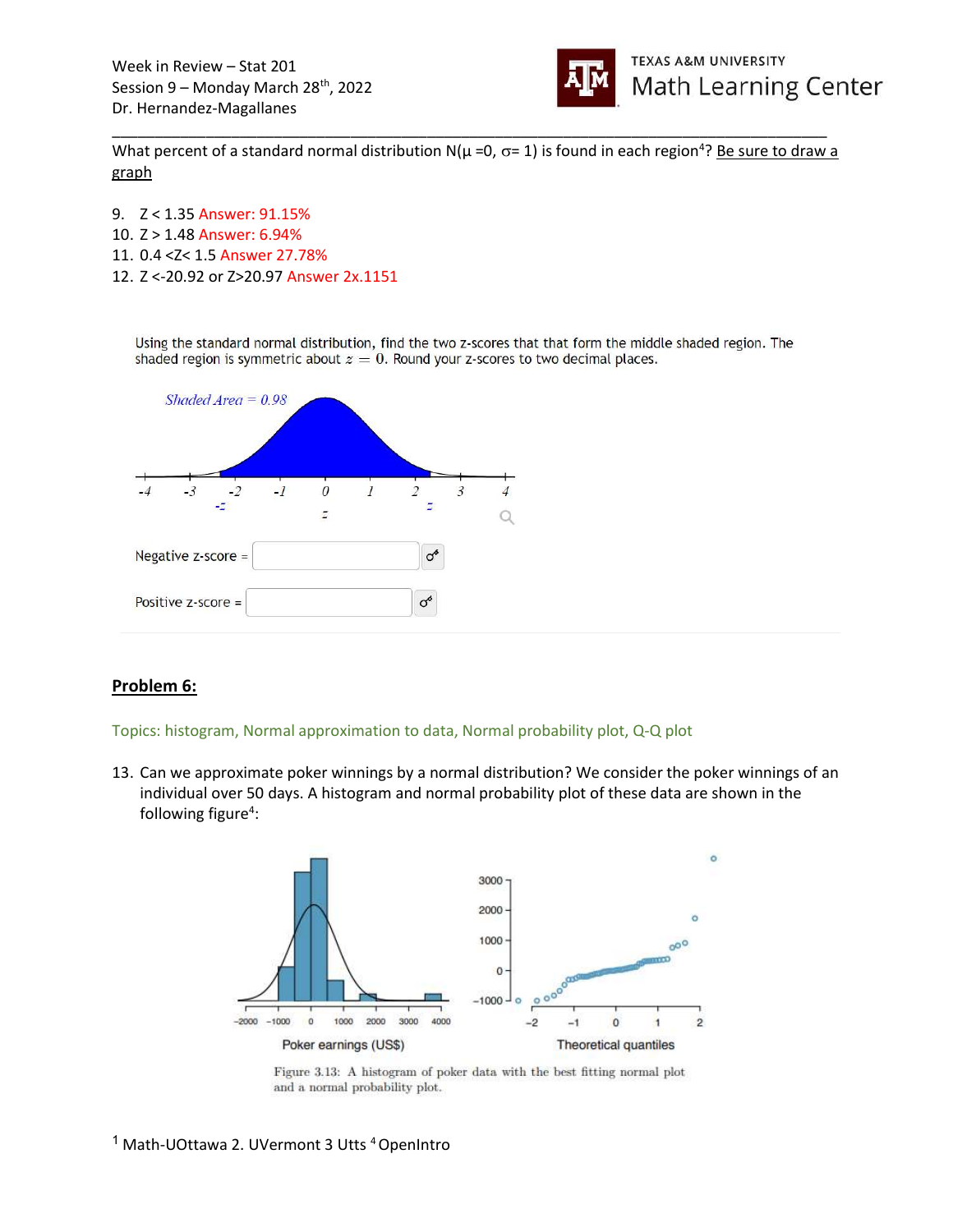

Answer: No, both the histogram and the QQ plot show that the distribution is skewed to the right.

\_\_\_\_\_\_\_\_\_\_\_\_\_\_\_\_\_\_\_\_\_\_\_\_\_\_\_\_\_\_\_\_\_\_\_\_\_\_\_\_\_\_\_\_\_\_\_\_\_\_\_\_\_\_\_\_\_\_\_\_\_\_\_\_\_\_\_\_\_\_\_\_\_\_\_\_\_\_\_\_\_\_\_\_

#### Problem 7

14. Overweight baggage. Suppose weights of the checked baggage of airline passengers follow a nearly normal distribution with mean 45 pounds and standard deviation 3.2 pounds. Most airlines charge a fee for baggage that weigh in excess of 50 pounds<sup>4</sup>. Determine what percent of airline passengers incur this` fee.

Answer: 0.0594

## Problem 8

The cholesterol content of large chicken eggs is normally distributed with a mean of 200 milligrams and standard deviation 15 milligrams.

15. What is the probability that the mean cholesterol content of a random egg is less than 205 milligrams?

16. In sixty-seven percent of the eggs, the cholesterol content is less than a certain value "C". Find the value of "C".

a) 0.33

b) 206.6

- c) 210 d) 0.44
- e) 193.4

#### Problem 9

Topics: Normal distribution, parameters of the normal distribution, z-score, quartiles, use of the Z table

Auto insurance premiums. Suppose a newspaper article states that the distribution of auto insurance premiums for residents of California is approximately normal with a mean of \$1,650. The article also states that 25% of California residents pay more than \$1,800<sup>4</sup>.

- 17. What is the z-score that corresponds to the top 25% of the standard normal distribution? Answer: .67
- 18. What is the mean insurance cost? What is the cutoff for the 75th percentile? Answer: \$1,800
- 19. Identify the standard deviation of insurance premiums in LA. Answer: \$223.88